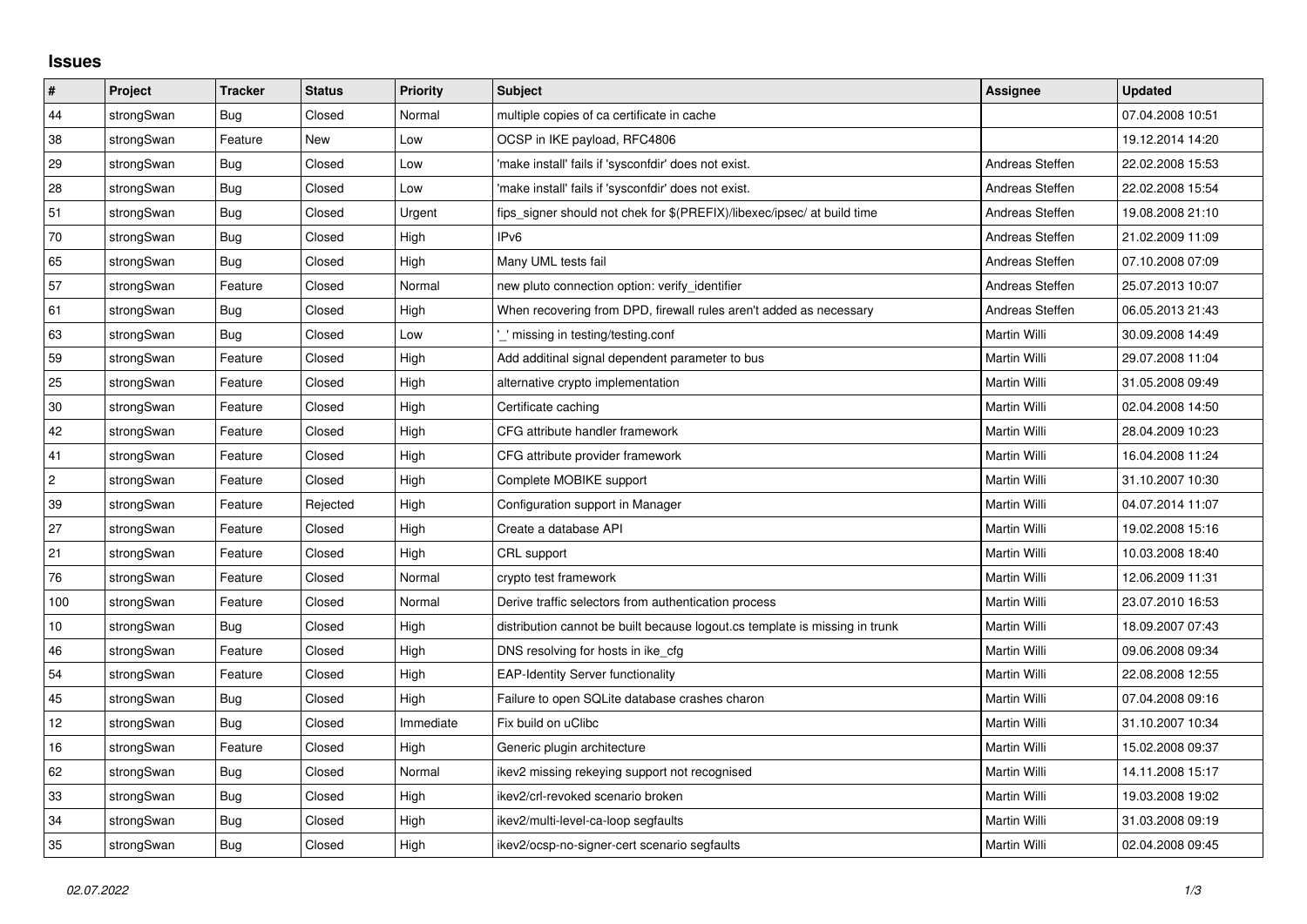| $\vert$ #      | Project    | <b>Tracker</b> | <b>Status</b> | <b>Priority</b> | <b>Subject</b>                                                      | Assignee            | <b>Updated</b>   |
|----------------|------------|----------------|---------------|-----------------|---------------------------------------------------------------------|---------------------|------------------|
| 31             | strongSwan | Bug            | Closed        | High            | ikev2/rw-eap-aka-rsa scenario fails                                 | Martin Willi        | 19.03.2008 15:25 |
| 32             | strongSwan | Bug            | Closed        | High            | ikev2/rw-no-idr scenario fails                                      | <b>Martin Willi</b> | 19.03.2008 11:13 |
| 13             | strongSwan | Feature        | Closed        | High            | Implement a modular credential framework                            | Martin Willi        | 15.02.2008 09:36 |
| 67             | strongSwan | Feature        | Closed        | Normal          | Implement DH groups 22-24                                           | Martin Willi        | 19.04.2010 14:51 |
| 60             | strongSwan | Feature        | Closed        | High            | Implement draft-sheffer-ikev2-gtc-00 with PAM password verification | Martin Willi        | 22.08.2008 12:59 |
| 15             | strongSwan | Feature        | Closed        | High            | Implement rauthentication using RFC4478                             | Martin Willi        | 30.11.2007 14:55 |
| 55             | strongSwan | Bug            | Closed        | High            | Implement SHA512/384/256 HMAC with proper truncation in kernel      | Martin Willi        | 03.12.2009 11:41 |
| 71             | strongSwan | Bug            | Closed        | High            | Improved Acquire handling                                           | Martin Willi        | 20.05.2009 11:54 |
| 19             | strongSwan | Feature        | Closed        | High            | Include EAP-MD5 into trunk                                          | Martin Willi        | 13.12.2007 09:48 |
| 14             | strongSwan | Feature        | Closed        | High            | Initiate/Terminate IKE_SAs                                          | Martin Willi        | 13.11.2007 14:04 |
| 78             | strongSwan | Feature        | Closed        | Normal          | Integrity tester for libstrongswan and all plugins.                 | Martin Willi        | 27.06.2009 16:19 |
| 68             | strongSwan | Issue          | Closed        | Normal          | ipsec pool - unknown IPSec command                                  | Martin Willi        | 06.05.2013 21:35 |
| 18             | strongSwan | Feature        | Closed        | High            | Merge EAP-AKA module into trunk                                     | <b>Martin Willi</b> | 13.12.2007 09:47 |
| 43             | strongSwan | Bug            | Closed        | High            | missing certificate_identity in SQL database causes segfault        | Martin Willi        | 07.04.2008 10:08 |
| $\overline{8}$ | strongSwan | Bug            | Closed        | Urgent          | MOBIKE selects disappearing IPv6 address                            | <b>Martin Willi</b> | 05.07.2007 09:03 |
| 64             | strongSwan | <b>Bug</b>     | Closed        | High            | MOBIKE with changed NAT mappings                                    | Martin Willi        | 08.10.2008 14:21 |
| 40             | strongSwan | Feature        | Closed        | High            | NetworkManager support                                              | <b>Martin Willi</b> | 22.08.2008 12:54 |
| 56             | strongSwan | Bug            | Closed        | High            | New interface for EAP-SIM backend                                   | Martin Willi        | 24.10.2008 10:23 |
| 22             | strongSwan | Feature        | Closed        | High            | OCSP support                                                        | Martin Willi        | 10.03.2008 18:41 |
| 214            | strongSwan | <b>Bug</b>     | Closed        | Normal          | OS X lacks sem_timedwait                                            | <b>Martin Willi</b> | 20.08.2012 17:22 |
| 48             | strongSwan | Feature        | Closed        | High            | Parallel trustchain verification                                    | Martin Willi        | 16.04.2008 11:33 |
| $\mathbf{1}$   | strongSwan | Feature        | Closed        | High            | Partial MOBIKE implementation                                       | Martin Willi        | 02.07.2007 16:14 |
| 66             | strongSwan | Bug            | Closed        | Normal          | patch for alignment buffer on xscale ARM processor                  | Martin Willi        | 14.11.2008 15:35 |
| 23             | strongSwan | Feature        | Closed        | Low             | PKCS#11 based smartcard implementation                              | Martin Willi        | 12.10.2010 13:42 |
| 58             | strongSwan | <b>Bug</b>     | Closed        | Normal          | Please fix bashism in /src/ipsec/ipsec.in                           | Martin Willi        | 16.07.2008 09:08 |
| 17             | strongSwan | Feature        | Closed        | High            | Pluggable crypto modules                                            | Martin Willi        | 15.02.2008 09:36 |
| $ 20\rangle$   | strongSwan | Feature        | Closed        | High            | Pluggable fetcher plugins                                           | Martin Willi        | 18.02.2008 09:58 |
| 128            | strongSwan | Feature        | Closed        | Normal          | Plugin dependencies                                                 | Martin Willi        | 06.02.2012 10:51 |
| 50             | strongSwan | Bug            | Closed        | High            | plutostderrlog option missing                                       | Martin Willi        | 11.05.2008 10:10 |
| 26             | strongSwan | Bug            | Closed        | High            | Port all tools to new crypto/credential APIs                        | Martin Willi        | 21.03.2008 18:04 |
| 53             | strongSwan | <b>Bug</b>     | Closed        | Normal          | Printf handler for proposal_t                                       | Martin Willi        | 12.06.2008 14:23 |
| 3              | strongSwan | Feature        | Closed        | High            | refactoring of thread management                                    | Martin Willi        | 29.06.2007 14:49 |
| $\overline{7}$ | strongSwan | Feature        | Closed        | High            | Relational database configurations/credentials                      | Martin Willi        | 02.04.2008 16:30 |